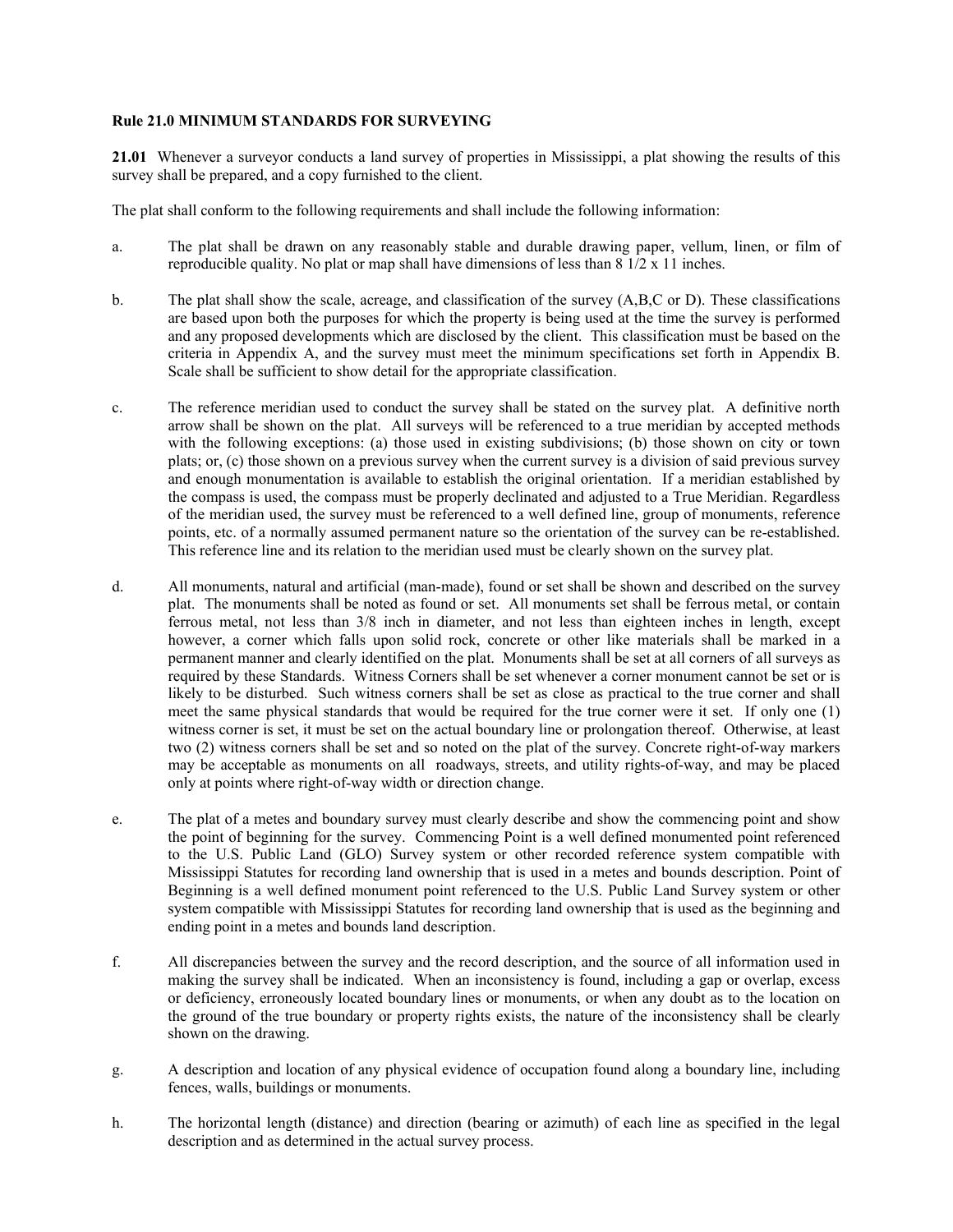- i. At least three (3) elements of all circular curves shall be shown. When intersecting boundary lines are nonradial or nontangential, at least the delta, radius, arc, and chord bearing and distance shall be shown.
- j. All information used by the surveyor in the property description shall be clearly shown on the plat, including the point of beginning, course bearings, distances, etc.
- k. The lot and block or tract numbers or other designations, including those of adjoining lots and tracts if the survey is within a recorded subdivision.
- l. Visible encroachments onto or from adjoining property or abutting streets with the extent of such encroachment.
- m. All public and private rights-of-way or easements which are known or observed adjoining or crossing the land surveyed.
- n. Location of all permanent improvements pertinent to the survey, with reference to the boundaries.
- o. Anytime State Plane Coordinates are used to designate the geographic position of a point on a survey in the State of Mississippi, these surveys must be performed in compliance with state Law (Chapter No.462, Senate Bill Number 2131, approved March 29, 1991).
- p. A plat or survey shall bear the name, address, date of field survey, and signature and seal (either embossed or stamped) of the licensed surveyor in responsible charge. This signature and seal is certification that the survey meets the minimum requirements of the Standards for Surveyors in Mississippi as adopted by the Mississippi State Board of Licensure for Professional Engineers and Surveyors. Other regulations including the Manual of Instructions for the Survey of U.S. Public Lands and all subdivision Laws and regulations of the State of Mississippi Statutes shall be followed.

**21.02 Enforcement -** Surveyors failing to meet these minimum standards will be subject to appropriate disciplinary action by the Licensure Board.

## **APPENDIX A - Classification of Surveys**

- A. **Class A Surveys -** Surveys of extensively developed and expensive properties which require maximum surveying accuracy. This includes, but is not limited to, surveys of urban business district properties and highly developed commercial properties.
- B. **Class B Surveys -** Surveys of properties which are subject to costly improvements and justify a high degree of surveying accuracy. This includes, but is not limited to, surveys of commercial properties and higher priced residential properties located outside urban business districts and highly developed commercial areas.
- C. **Class C Surveys -** Surveys of residential and surrounding areas which are apt to increase rapidly in value. This includes, but is not necessarily limited to, surveys of residential areas which cannot be classified as Class A or Class B surveys
- D. **Class D Surveys -** Surveys of all remaining properties which cannot be classified as Class A, B, or C surveys. This includes, but is not limited to, surveys of farm lands and rural areas.